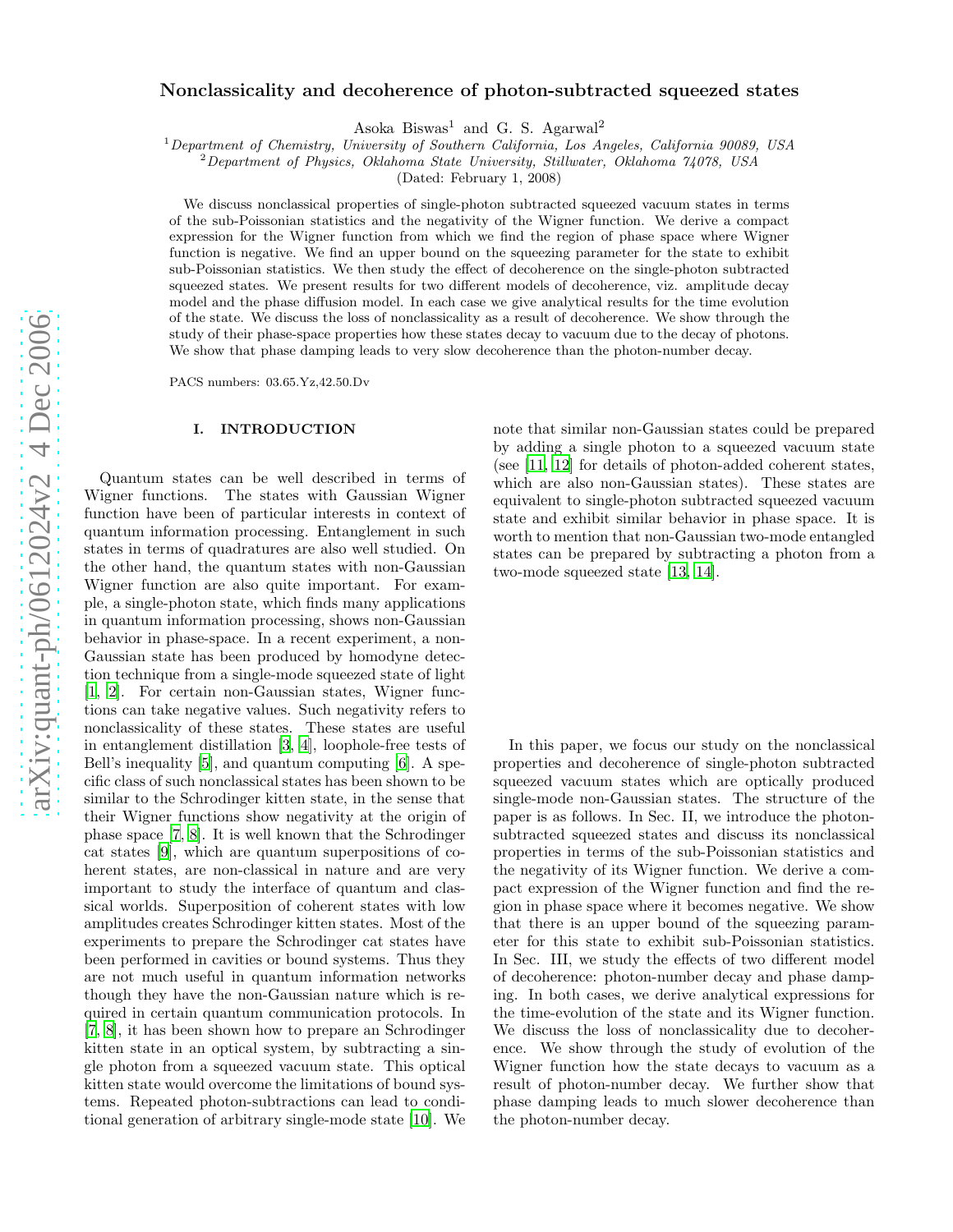<span id="page-1-1"></span>FIG. 1: (a) Gaussian Wigner function  $W_{sq}$  of the squeezed vacuum state  $|\psi\rangle$  for  $\theta = 0$  and  $r = 0.31$ . (b) The Gaussian Wigner function of a vacuum state.

<span id="page-1-4"></span>FIG. 2: Plots of Wigner functions of single-photon subtracted squeezed states for (a)  $r = 0.31$  and (b)  $r = 0.8$  with  $\theta = 0$ .

<span id="page-1-5"></span>FIG. 3: Variation of C in phase space for  $r = 0.31$  and  $\theta = 0$ .

<span id="page-1-6"></span>FIG. 4: Contour plot for  $C =$  constant in phase space for (a)  $r = 0.31$  and (b)  $r = 0.8$ .

## II. PHOTON-SUBTRACTED SQUEEZED STATES

An unnormalized single-mode squeezed vacuum state is given by

$$
|\psi\rangle \equiv S(\zeta)|0\rangle \ , \ S(\zeta) = \exp\left[\frac{\zeta}{2}a^{\dagger 2} - \frac{\zeta^*}{2}a^2\right] \ , \quad (1)
$$

where  $S(\zeta)$  is the squeezing operator,  $\zeta = re^{i\theta}$  is the complex squeezing parameter, and  $a$  is the annihilation operator. The Wigner function of this state is Gaussian and positive in phase space. When  $p > 0$  number of photons are subtracted from such states, the state can be written as

$$
|\psi\rangle_p \equiv a^p S(\zeta)|0\rangle \equiv a^p \exp\left[\frac{\xi}{2}a^{\dagger 2}\right]|0\rangle ,\qquad (2)
$$



<span id="page-1-7"></span>FIG. 5: Variation of the Q-parameter with time in presence of decoherence due to decay of photon for squeezing parameters  $r = 0.31$  (red line) and  $r = 0.8$  (green line).

<span id="page-1-8"></span>FIG. 6: Variation of  $P/(a^2 - 4|c|^2)^{5/2}$  in phase space for  $r =$ 0.31,  $\theta = 0$ , and  $\kappa t = 0.1$ .

<span id="page-1-9"></span>FIG. 7: Plot of  $16C'/(1-e^{-2\kappa t})$  in phase space for (a)  $r=0.31$ and (b)  $r = 0.8$  at times (i)  $\kappa t = 0.05$ , (ii)  $\kappa t = 0.1$ , (iii)  $\kappa t = 0.3$ , and (iv)  $\kappa t = 0.5$ .

where  $\xi = \tanh(\zeta)$ . For odd  $p = 2m + 1$ , the normalized form of this state can be written as

<span id="page-1-0"></span>
$$
|\psi\rangle_p = \frac{1}{N_o} \sum_{s=0}^{\infty} \frac{(\xi/2)^{s+m+1}}{(s+m+1)!} \frac{(2s+2m+2)!}{\sqrt{2s+1}} |2s+1\rangle , \tag{3}
$$

while for even  $p = 2m$ , the state becomes

$$
|\psi\rangle_p = \frac{1}{N_e} \sum_{s=0}^{\infty} \frac{(\xi/2)^{s+m}}{(s+m)!} \frac{(2s+2m)!}{\sqrt{2s}} |2s\rangle , \qquad (4)
$$

where  $N_o$  and  $N_e$  are the normalization constants. In this paper, we focus on the case when a single photon is subtracted from the squeezed vacuum, i.e., for  $m = 0$  in [\(3\)](#page-1-0).

#### A. Negativity of the Wigner function

The Wigner function of the squeezed vacuum state  $|\psi\rangle$ is given by

$$
W_{\rm sq}(\alpha, \alpha^*) = \frac{2}{\pi} \exp(-2|\tilde{\alpha}|^2) , \qquad (5)
$$

where  $\tilde{\alpha} = \alpha \cosh(r) - \alpha^* e^{i\theta} \sinh(r)$ . The function is Gaussian in phase space, as shown in Fig. [1.](#page-1-1) We now calculate the Wigner function of the state  $|\psi\rangle_p$ . This state can be rewritten as

<span id="page-1-2"></span>
$$
|\psi\rangle_p = a^p S(\zeta)|0\rangle = S(\zeta)S^{\dagger}(\zeta)a^p S(\zeta)|0\rangle . \qquad (6)
$$

Using the relation

$$
S^{\dagger}(\zeta)a^{p}S(\zeta) = [\cosh(r)a + e^{i\theta}\sinh(r)a^{\dagger}]^{p}, \qquad (7)
$$

we get the following from [\(6\)](#page-1-2)

<span id="page-1-3"></span>
$$
|\psi\rangle_1 \equiv S(\zeta)|1\rangle , \qquad (8)
$$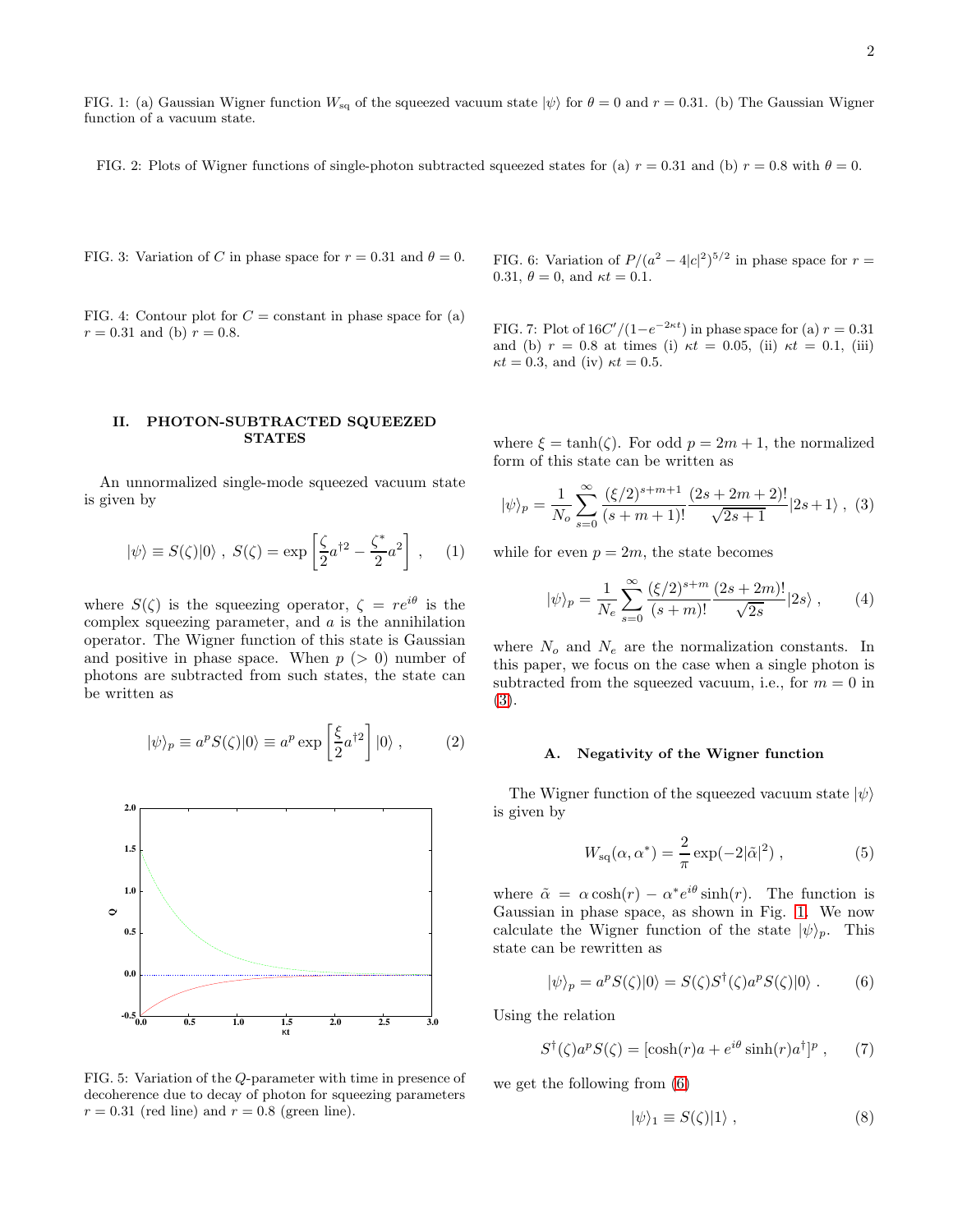<span id="page-2-6"></span>FIG. 8: Wigner function of single-photon subtracted squeezed states for  $\theta = 0$  and  $r = 0.31$  at (a)  $\kappa t = 0.05$ , (b)  $\kappa t = 0.1$ , (c)  $\kappa t = 0.3$ , and (d)  $\kappa t = 0.5$ .

<span id="page-2-7"></span>FIG. 9: Wigner function of single-photon squeezed states for  $\theta = 0$  and  $r = 0.8$  at (a)  $\kappa t = 0.1$ , (b)  $\kappa t = 0.3$ , (c)  $\kappa t = 0.5$ , and (d)  $\kappa t = 0.7$ .

for  $p = 1$ . For a density matrix  $\tilde{\rho}(a, a^{\dagger})$ , we can write the following:

<span id="page-2-0"></span>
$$
S(\zeta)\tilde{\rho}(a,a^{\dagger})S^{\dagger}(\zeta) = \tilde{\rho}[S(\zeta)aS^{\dagger}(\zeta), S(\zeta)a^{\dagger}S^{\dagger}(\zeta)]. \quad (9)
$$

We write the Wigner function of  $\tilde{\rho}(a, a^{\dagger})$  as  $W_{\tilde{\rho}}(\alpha, \alpha^*)$ . Using the identities

$$
S(\zeta)aS^{\dagger}(\zeta) = a\cosh(r) - a^{\dagger}e^{i\theta}\sinh(r) , \qquad (10)
$$

$$
S(\zeta)a^{\dagger}S^{\dagger}(\zeta) = a^{\dagger}\cosh(r) - ae^{-i\theta}\sinh(r) , \quad (11)
$$

in [\(9\)](#page-2-0), we can thus write the Wigner function of the density matrix  $\rho(a, a^{\dagger}) = S(\zeta) \tilde{\rho}(a, a^{\dagger}) S^{\dagger}(\zeta)$  as

<span id="page-2-1"></span>
$$
W_{\rho}(\alpha, \alpha^*) = W_{\tilde{\rho}}(\tilde{\alpha}, \tilde{\alpha}^*) , \qquad (12)
$$

where we have used the linearity property of the Wigner function. For the state [\(8\)](#page-1-3),  $\tilde{\rho} = |1\rangle\langle 1|$  and its Wigner function is given by

<span id="page-2-2"></span>
$$
W_{\tilde{\rho}}(\alpha, \alpha^*) = \frac{2}{\pi} (4|\alpha|^2 - 1)e^{-2|\alpha|^2} . \tag{13}
$$

Thus, the Wigner function of the single-photon subtracted squeezed vacuum state becomes

<span id="page-2-3"></span>
$$
W_{\rho}(\alpha, \alpha^*) = \frac{2}{\pi} (4|\tilde{\alpha}|^2 - 1)e^{-2|\tilde{\alpha}|^2}, \qquad (14)
$$

where we have used [\(12\)](#page-2-1) and [\(13\)](#page-2-2). Clearly, the Wigner function [\(14\)](#page-2-3) is non-Gaussian in phase-space. We show the plot of this Wigner function in the phase-space in Figs. [2](#page-1-4) for different squeezing parameters. As an evidence of non-classicality of the state, squeezing in one of the quadratures is clear in the plots. Also there is some negative region of the Wigner function in the phase-space which is another evidence of the non-classicality of the state. The function becomes negative in phase space, when

$$
|\tilde{\alpha}|^2 < \frac{1}{4} \,. \tag{15}
$$

We show in Fig. [3](#page-1-5) the variation of  $C = |\tilde{\alpha}|^2 - \frac{1}{4}$  in phase space. The negative region of  $C$  corresponds to the negativity of the Wigner function. Note that  $C =$ constant corresponds to ellipse in phase space, as shown in Fig. [4.](#page-1-6)

Note that the photon-subtracted squeezed states are similar to Schrodinger kitten states [\[7](#page-5-6), [8\]](#page-5-7) because Wigner functions exhibit the same characteristics in phase-space especially for the large values of the squeezing parameters. Moreover, in both cases, Wigner function becomes negative in the center of phase space.

# B. Sub-Poissonian nature of the photon-subtracted state

The nonclassicality of the state  $|\psi\rangle_1$  can also be analyzed by studying its sub-Poissonian character in terms of the Mandel's Q-parameter [\[15\]](#page-5-14) which is defined by

<span id="page-2-5"></span>
$$
Q = \frac{\langle a^{\dagger 2} a^2 \rangle - \langle a^{\dagger} a \rangle^2}{\langle a^{\dagger} a \rangle} \,. \tag{16}
$$

The negativity of the Q-parameter refers to sub-Poissonian statistics of the state. However in [\[16\]](#page-5-15), it has been shown that a state can be nonclassical even if Q is positive. A similar situation occurs in the present case. For the state [\(3\)](#page-1-0), we find

<span id="page-2-4"></span>
$$
\langle a^{\dagger 2} a^2 \rangle = \sum_{n=0}^{\infty} n(n-1)\rho_{n,n} = \frac{3|\xi|^4 (3+2|\xi|^2)}{N_o^2 (1-|\xi|^2)^{7/2}},
$$

$$
\langle a^{\dagger} a \rangle = \sum_{n=0}^{\infty} n \rho_{n,n} = \frac{|\xi|^2 (1+2|\xi|^2)}{N_o^2 (1-|\xi|^2)^{5/2}}, \qquad (17)
$$

where the normalization constant is given by

$$
N_o^2 = \frac{|\xi|^2}{(1 - |\xi|^2)^{3/2}}.
$$
\n(18)

From [\(17\)](#page-2-4), we find that Q becomes negative for  $|\xi| \lesssim$ 0.43, which is satisfied for  $r \lesssim 0.46$ . We emphasize that the Wigner function has negative region for all values of r, and thus the photon-subtracted squeezed state is nonclassical for all  $r$ , though it does not exhibit sub-Poissonian photon statistics above certain squeezing threshold.

## III. MODELS OF DECOHERENCE

We next consider how this state evolves under decoherence. The decoherence of the single-mode state [\(3\)](#page-1-0) can be due to decay of photons to the reservoir or due to phase damping.

## A. Amplitude decay model

When the photons decay to reservoir, the corresponding Markovian dynamics of the state is well described by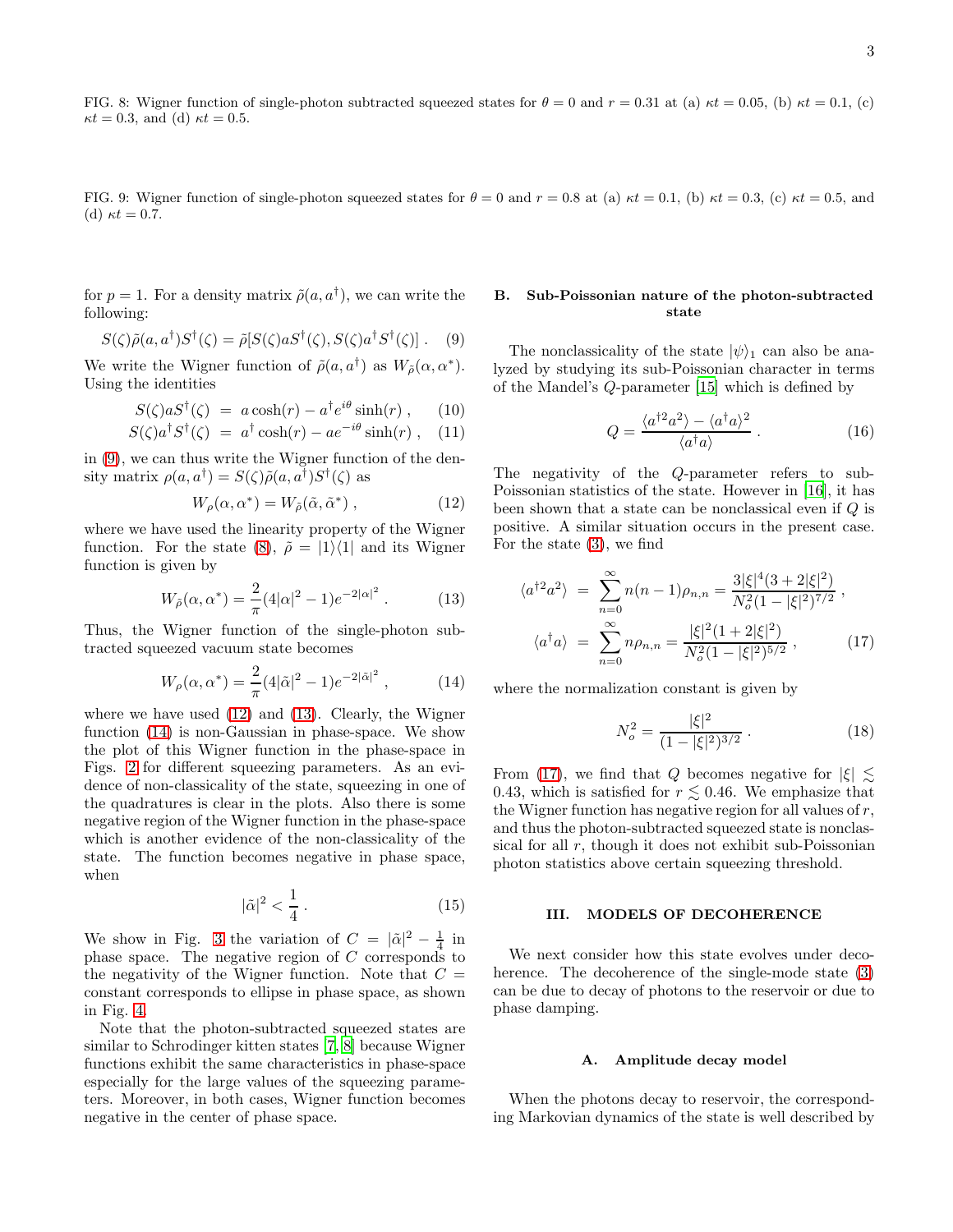the following equation:

$$
\frac{d}{dt}\rho = -\kappa (a^{\dagger}a\rho - 2a\rho a^{\dagger} + \rho a^{\dagger}a) , \qquad (19)
$$

where  $\kappa$  is the rate of decay. The solution of this equation can be written as

<span id="page-3-1"></span>
$$
\rho(t) = \sum_{n,n'} \rho_{n,n'}(t) |n\rangle\langle n'| \,,\tag{20}
$$

where the density matrix element  $\rho_{n,n'}(t)$  can be found by using the Laplace transformation and the iteration methods [\[17](#page-5-16)]. To see this, let us start with the timedependent equation for  $\rho_{n,n'}$ :

$$
\dot{\rho}_{n,n'} = -\kappa (n+n')\rho_{n,n'} + 2\kappa \sqrt{(n+1)(n'+1)}\rho_{n+1,n'+1}.
$$
\n(21)

Using the new subscripts  $q = n - n'$  and  $p = (n + n')/2$ , the above equation transforms into

<span id="page-3-0"></span>
$$
\dot{\rho}_{p,q} = -2\kappa p \rho_{p,q} + 2\kappa \sqrt{(p+1)^2 - (q/2)^2} \rho_{p+1,q} . \quad (22)
$$

Taking Laplace transformation of [\(22\)](#page-3-0) and using the original subscript  $n$  and  $n'$ , we can write the time-dependent solution for the density matrix elements as

<span id="page-3-2"></span>
$$
\rho_{n,n'}(t) = e^{-\kappa t (n+n')} \sum_{r=0}^{\infty} \sqrt{(n+r C_r) (n'+r C_r)}
$$

$$
\times (1 - e^{-2\kappa t})^r \rho_{n+r,n'+r}(t=0), \qquad (23)
$$

where for the single-photon subtracted squeezed vacuum

<span id="page-3-3"></span>
$$
\rho_{n+r,n'+r}(t=0) = \frac{1}{N_o^2} \frac{(\xi/2)^{(n+r+1)/2} (\xi^*/2)^{(n'+r+1)/2}}{\left(\frac{n+r+1}{2}\right)! \left(\frac{n'+r+1}{2}\right)!} \times \frac{(n+r+1)!(n'+r+1)!}{\sqrt{(n+r)!(n'+r)!}}.
$$
 (24)

We next calculate the parameter  $Q$  [Eq. [\(16\)](#page-2-5)] for the state [\(20\)](#page-3-1). We have found that

<span id="page-3-4"></span>
$$
\langle a^{\dagger 2} a^2 \rangle = \sum_{n=0}^{\infty} n(n-1)\rho_{n,n}(t) ,
$$

$$
\langle a^{\dagger} a \rangle = \sum_{n=0}^{\infty} n \rho_{n,n}(t) ,
$$
 (25)

where  $\rho_{n,n}(t)$  is given by [\(23\)](#page-3-2) and [\(24\)](#page-3-3) for  $n = n'$  in case of state  $|\psi\rangle_1$ . Using Eqs. [\(25\)](#page-3-4), we plot Q with time in Fig. [5.](#page-1-7) It is easy to see that at long times ( $\kappa t \to \infty$ ), Q vanishes. This is because at this limit,  $\rho_{n,n}(t)$  vanishes for all non-zero *n* and  $\rho_{0,0}(t \to \infty) = 1$ , i.e., the state decays to vacuum. Thus the averages [\(25\)](#page-3-4) vanish and Q also vanishes.

#### 1. Evolution of Wigner function

The evolution of the Wigner function is governed by the following equation:

<span id="page-3-6"></span>
$$
\frac{\partial W}{\partial t} = \kappa \left[ \frac{\partial}{\partial \alpha} \alpha + \frac{\partial}{\partial \alpha^*} \alpha^* + \frac{\partial^2}{\partial \alpha \partial \alpha^*} \right] W(\alpha, \alpha^*) \ . \tag{26}
$$

The solution can be written as

<span id="page-3-5"></span>
$$
W(\alpha, \alpha^*, t) = \frac{2}{\pi (1 - e^{-2\kappa t})} \int d^2 \alpha_0 W(\alpha_0, \alpha_0^*, 0)
$$

$$
\exp \left\{-2 \frac{|\alpha - \alpha_0 e^{-\kappa t}|^2}{(1 - e^{-2\kappa t})}\right\}, \qquad (27)
$$

where  $W(\alpha_0, \alpha_0^*, 0)$  is the Wigner function of the initial state. It is easy to verify this solution putting [\(27\)](#page-3-5) in [\(26\)](#page-3-6). The time-evolution of the Wigner function of the squeezed vacuum state  $|\psi\rangle$  can be easily calculated analytically using the following integral identity [\[18](#page-5-17), [19\]](#page-5-18):

<span id="page-3-8"></span>
$$
\int d^2\alpha \exp[-|\alpha|^2] \exp\left(-\frac{\mu}{\tau}\alpha^2 - \frac{\nu}{\tau}\alpha^{*2} - \frac{z^*\alpha}{\sqrt{\tau}} + \frac{z\alpha^*}{\sqrt{\tau}}\right)
$$

$$
= \frac{\pi\tau}{\sqrt{\tau^2 - 4\mu\nu}} \exp\left(-\frac{\mu z^2 + \nu z^{*2} + \tau|z|^2}{\tau^2 - 4\mu\nu}\right). \tag{28}
$$

Using Eq.  $(13)$  and the above identity in Eq.  $(27)$ , we get the following:

$$
W(\alpha, \alpha^*, t) = \frac{4}{\pi (1 - e^{-2\kappa t})} \frac{\exp \left[ -\frac{2|\alpha|^2}{1 - e^{-2\kappa t}} \right]}{\sqrt{a^2 - 4|c|^2}}
$$

$$
\times \exp \left[ \frac{b^2 c^* + b^{*2} c + a|b|^2}{a^2 - 4|c|^2} \right], \quad (29)
$$

where

$$
a = 2\cosh(r) + 2\frac{e^{-2\kappa t}}{1 - e^{-2\kappa t}},
$$
  
\n
$$
b = \frac{2\alpha^* e^{-\kappa t}}{1 - e^{-2\kappa t}}, c = e^{-i\theta} \sinh(r).
$$
 (30)

Clearly the Wigner function of the squeezed vacuum state is Gaussian at all times.

We now calculate the time-dependence of the Wigner function of the state  $|\psi\rangle_1$ . The initial Wigner function, as given by [\(14\)](#page-2-3), can be rewritten as

<span id="page-3-7"></span>
$$
W(\alpha, \alpha^*, 0) = \frac{2}{\pi} D \left[ e^{-\lambda |\tilde{\alpha}|^2} \right] \Big|_{\lambda=2} , D = -4 \frac{d}{d\lambda} - 1 .
$$
\n(31)

Using [\(31\)](#page-3-7) and [\(27\)](#page-3-5), we can find the following expression for the Wigner function:

$$
W(\alpha, \alpha^*, t) = \left(\frac{2}{\pi}\right)^2 \frac{1}{1 - e^{-2\kappa t}} D \int d^2 \alpha_0 \exp[-\lambda |\tilde{\alpha}_0|^2]
$$

$$
\times \exp\left[-2\frac{|\alpha - \alpha_0 e^{-\kappa t}|^2}{1 - e^{-2\kappa t}}\right]\Big|_{\lambda=2}, \quad (32)
$$

where  $\tilde{\alpha}_0 = \alpha_0 \cosh(r) - \alpha_0^* e^{i\theta} \sinh(r)$ . Simplifying the above expression using Eq. [\(28\)](#page-3-8), we get

<span id="page-3-9"></span>
$$
W(\alpha, \alpha^*, t) = \frac{32P}{\pi (1 - e^{-2\kappa t})} \frac{\exp \left[-\frac{2|\alpha|^2}{1 - e^{-2\kappa t}}\right]}{(a^2 - 4|c|^2)^{5/2}} \times \exp \left[\frac{b^2 c^* + b^{*2} c + a|b|^2}{a^2 - 4|c|^2}\right], \quad (33)
$$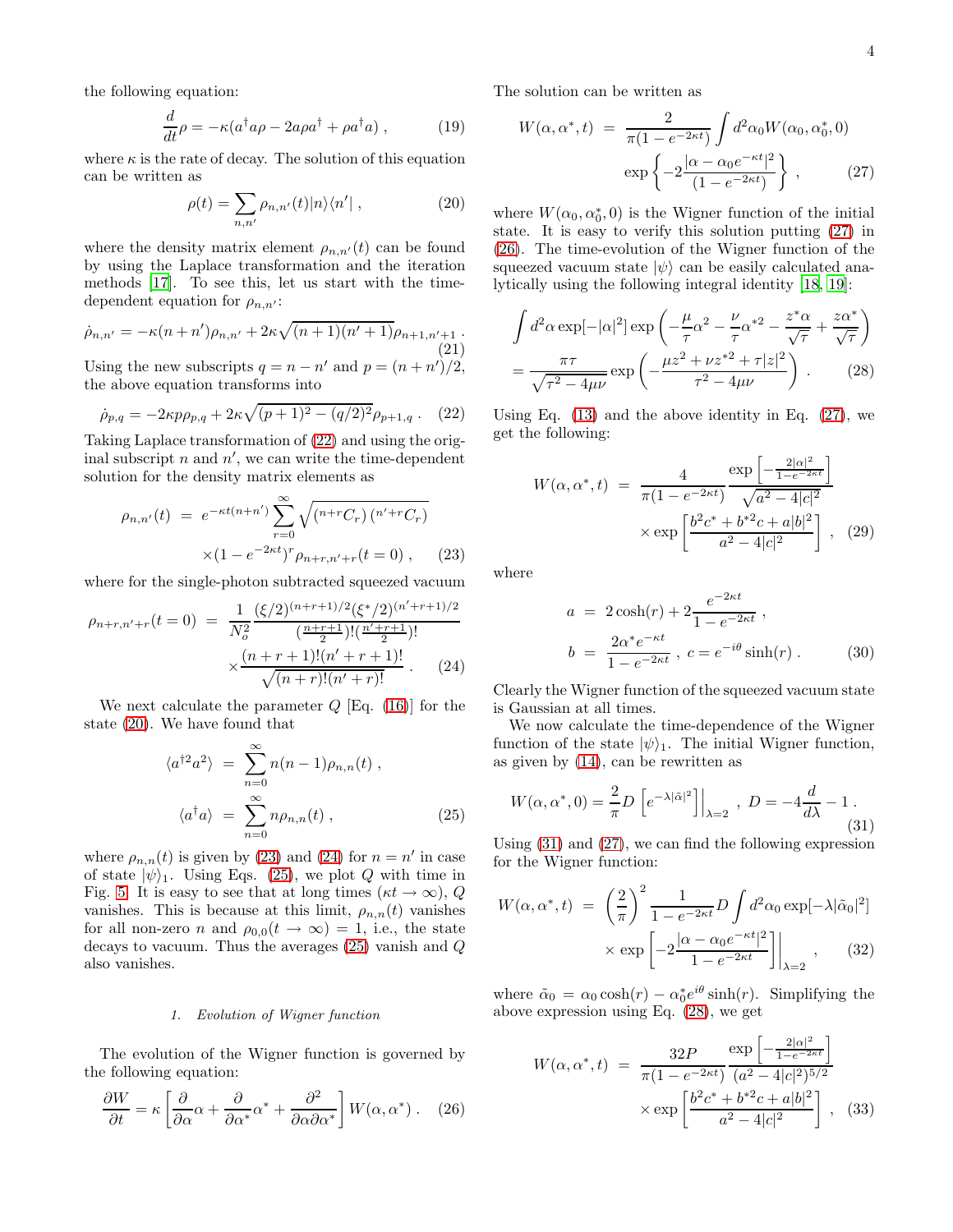where

<span id="page-4-0"></span>
$$
P = (1 - x^2)\{\sinh(2r)(e^{i\theta}b^2 + e^{-i\theta}b^{*2})
$$
  
+2[(x + 1)<sup>2</sup> + 4x sinh<sup>2</sup>(r)]  
+2{(1 + x<sup>2</sup>) cosh(2r) + 2x} |b|<sup>2</sup> (34)

and

$$
x = \frac{e^{-2\kappa t}}{1 - e^{-2\kappa t}}.
$$
\n(35)

Clearly, the Wigner function is non-Gaussian due to the presence of the polynomial P. This becomes negative when the polynomial  $P$  becomes negative. In Fig. [6,](#page-1-8) we have plotted  $C'(\alpha, \alpha^*, t) = P/(a^2 - 4|c|^2)^{5/2}$  in phase space to show the negative region for Wigner function.

Note that at the center of the phase space  $(\alpha = \alpha^* =$ 0), the Wigner function is maximally negative. At the center,

$$
C'(0,0,t) = \frac{2(1-x^2)\{(x+1)^2 + 4x\sinh^2(r)\}}{(a^2 - 4|c|^2)^{5/2}},
$$
 (36)

which becomes negative when  $(1-x^2)$  becomes negative. This leads to the following condition:

$$
\kappa t < \kappa t_0 = \frac{1}{2} \ln(2) \;, \tag{37}
$$

which is independent of the squeezing parameter  $r$ . Thus the Wigner function has certain negative region for the time  $t < t_0 = \ln(2)/2\kappa$ . However the negative value does depend on the squeezing parameter.

We find from Eq. [\(34\)](#page-4-0) that at  $t = t_0$  (i.e, when  $x^2 = 1$ ), P becomes a circle in phase space. Thus beyond  $t > t_0$ , the ellipse  $16C'/(1 - e^{-2\kappa t}) = \text{constant}$  interchanges its minor and major axes. We show this behavior in Figs. [7](#page-1-9) for different values of r. Note that at times much larger than decoherence time-scale  $1/\kappa$  (i.e., for  $\kappa t \to \infty$ ),  $P \to$ 2 and thus becomes constant throughout the phase space.

Using Eq. [\(33\)](#page-3-9), we show the variation of Wigner function at different time-scales in Figs. [8.](#page-2-6) It is easy to see how the negative region of the Wigner function gradually diminishes. At long times  $\kappa t \to \infty$ , the Wigner function becomes

$$
W(\alpha, \alpha^*, \infty) = \frac{2}{\pi} e^{-2|\alpha|^2}, \qquad (38)
$$

which corresponds to vacuum state. We have shown this in Fig. [1\(](#page-1-1)b). This can also be understood from Eq. [\(23\)](#page-3-2). For  $\kappa t \to \infty$ ,  $\rho_{0,0}$  approaches unity, whereas all other density matrix elements vanish. This means that at long times, the state decays to vacuum, as we have discussed earlier.

We next study the time-evolution of the Wigner function for the case of large squeezing, i.e., large values of ζ. In this case the single photon subtracted squeezed state becomes similar to a Schrodinger cat state. For large times, such an optical cat state decays to vacuum. Thus the Wigner function becomes Gaussian, as discussed above. We show this evolution for large squeezing in Figs. [9.](#page-2-7)

### B. Effect of phase damping

We now study the effect of phase-damping on the state  $|\psi\rangle_1$ . Such damping can be described by the following master equation:

$$
\dot{\rho} = -\kappa_p (A^\dagger A \rho - 2A\rho A^\dagger + \rho A^\dagger A) ,\qquad (39)
$$

where  $A = a^{\dagger} a$  is the number operator and  $\kappa_p$  is the corresponding rate of decoherence. The solution of this equation can be easily found as [\(20\)](#page-3-1) where

<span id="page-4-1"></span>
$$
\rho_{n,n'}(t) = \exp[-(n - n')^2 \kappa_p t] \rho_{n,n'}(0) . \qquad (40)
$$

It is easy to see that only the diagonal elements  $\rho_{n,n}$  do not decay due to dephasing. Thus at long times, we can write

$$
\rho(t \to \infty) = \sum_{n=0}^{\infty} \rho_{n,n}(0) |n\rangle\langle n| , \qquad (41)
$$

which refers to a mixed state.

Using Eqs. [\(25\)](#page-3-4) and [\(40\)](#page-4-1), we next calculate the parameter Q. We find that the averages  $\langle a^{\dagger 2} a^2 \rangle$  and  $\langle a^{\dagger} a \rangle$ do not depend upon time, because in case of phase damping  $\rho_{n,n}(t) = \rho_{n,n}(0)$ . Thus Q remains the same for all times. However, the corresponding Wigner function has certain time-dependence. We find that at long times, the Wigner function becomes

<span id="page-4-2"></span>
$$
W(\alpha, \alpha^*, \infty) = \sum_{n=0}^{\infty} \rho_{n,n}(0) W_{|n\rangle\langle n|}(\alpha, \alpha^*) , \qquad (42)
$$

where  $W_{|n\rangle\langle n|}(\alpha, \alpha^*)$  is the Wigner function of a Fock state  $|n\rangle$  as given by

$$
W_{|n\rangle\langle n|}(\alpha, \alpha^*) = (-1)^n \frac{2}{\pi} e^{-2|\alpha|^2} L_n(4|\alpha|^2) . \tag{43}
$$

The function [\(42\)](#page-4-2) refers to a highly nonclassical state. It is interesting to note that all the Fock states have independent contributions to the Wigner function at long times, weighted by their initial population  $\rho_{n,n}(0)$ . On the other hand, in case of decoherence due to photonnumber decay, only the vacuum state survives. In Fig. [10,](#page-5-19) we plot the Wigner function [\(42\)](#page-4-2) in phase space for different squeezing. Note that the Wigner function has negative region at long times representing nonclassicality for all  $r$ , even if the state does not exhibit sub-Poissonian statistics for  $r \gtrsim 0.46$  (because Q is positive). In fact, if Q is positive, it does not mean that the the state is classical. In such cases, we have to use other parameters to test the nonclassicality. Several parameters have been introduced in this context [\[16,](#page-5-15) [20\]](#page-5-20). We can use hierarchy of these parameters which have been shown to be especially useful in context of cat states. Here we illustrate the utility of one such parameter, e.g., the  $A_3$  parameter as defined by [\[16\]](#page-5-15)

$$
A_3 = \frac{\det[m^{(3)}]}{\det[\mu^{(3)}] - \det[m^{(3)}]},
$$
\n(44)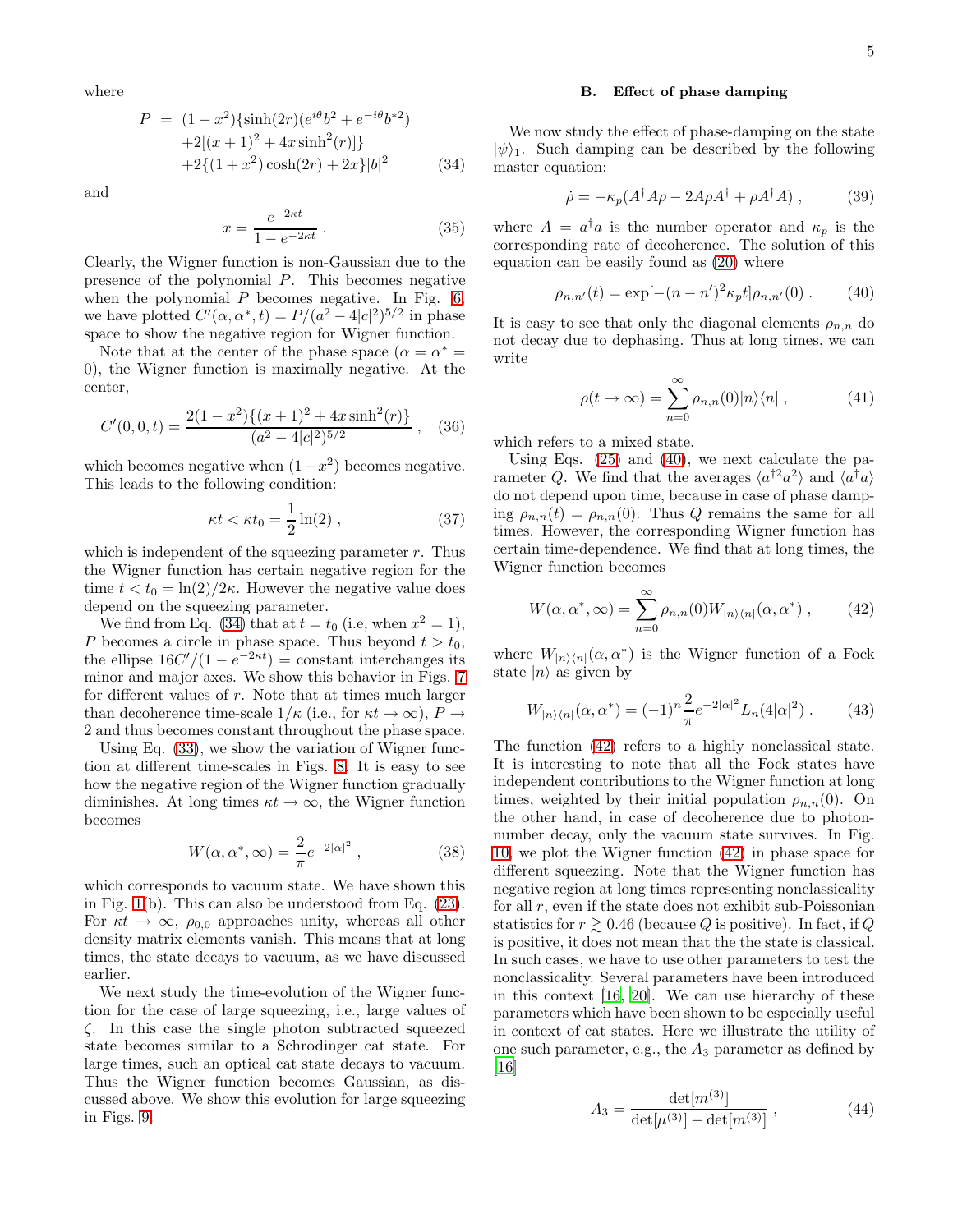<span id="page-5-19"></span>FIG. 10: Wigner function in phase space at long times in presence of phase damping for (a)  $r = 0.31$  and (b)  $r = 0.8$ .

where

$$
m^{(3)} = \begin{pmatrix} 1 & m_1 & m_2 \\ m_1 & m_2 & m_3 \\ m_2 & m_3 & m_4 \end{pmatrix}, \ \mu^{(3)} = \begin{pmatrix} 1 & \mu_1 & \mu_2 \\ \mu_1 & \mu_2 & \mu_3 \\ \mu_2 & \mu_3 & \mu_4 \end{pmatrix},
$$
\n(45)

 $m_s = \langle a^{\dagger s} a^s \rangle, \mu_s = \langle (a^{\dagger} a)^s \rangle$  and det indicates determinant of the matrix. The state exhibits phase-insensitive nonclassical properties if  $A_3$  lies between 0 and -1 [\[16\]](#page-5-15). For the state  $|\psi\rangle_1$  we have found that  $A_3$  remains negative for  $|\xi| \lesssim 0.6$  which corresponds to  $r \lesssim 0.7$ . Clearly  $A_3$  is a stronger measure of nonclassicality than  $Q$  because it leads to a larger upper bound of  $r$  to exhibit nonclassicality. Further, comparing the Wigner functions in Figs. [10](#page-5-19) with those at  $t = 0$  [see Figs. [2\]](#page-1-4), we find that the Wigner function varies very slowly with time for small squeezing. But for large squeezing, the variation is faster. Although we can conclude that phase damping leads to much slower decoherence than amplitude damping.

#### IV. CONCLUSIONS

In conclusion, we have studied how a class of non-Gaussian states evolves in presence of decoherence. We have considered a single-photon subtracted squeezed vacuum state, the Wigner function of which is similar to

- <span id="page-5-0"></span>[1] J. Wenger, R. Tualle-Brouri, and P. Grangier, Phys. Rev. Lett. **92**, 153601 (2004).
- <span id="page-5-1"></span>[2] M. S. Kim, E. Park, P. L. Knight, and H. Jeong, Phys. Rev. A 71, 043805 (2005).
- <span id="page-5-2"></span>[3] J. Eisert, S. Scheel, and M. B. Plenio, Phys. Rev. Lett. 89, 137903 (2002); D. E. Browne, J. Eisert, S. Scheel, and M. B. Plenio, Phys. Rev. A 67, 062320 (2003).
- <span id="page-5-3"></span>[4] G. Giedke and J. I. Cirac, Phys. Rev. A 66, 032316 (2002).
- <span id="page-5-4"></span>[5] H. Nha and H. J. Carmichael, Phys. Rev. Lett. 93, 020401 (2004); R. Garcia-Patron, J. Fiurasek, N. J. Cerf, J. Wenger, R. Tualle-Brouri, and P. Grangier, Phys. Rev. Lett. 93, 130409 (2004).
- <span id="page-5-5"></span>[6] S. D. Bartlett and B. C. Sanders, Phys. Rev. A 65, 042304 (2002).
- <span id="page-5-6"></span>[7] A. Ourjoumtsev, R. Tualle-Brouri, J. Laurat, and P. Grangier, Science 312, 83 (2006).
- <span id="page-5-7"></span>[8] J. S. Neergaard-Nielsen, B. Melholt-Nielsen, C. Hettich, K. Mølmer, and E. S. Polzik, Phys. Rev. Lett. 97, 083604 (2006).
- <span id="page-5-8"></span>[9] V. Buzek and P. L. Knight, Progress in Optics. Ed. E. Wolf (North Holland, Amsterdam, 1195), vol. XXXIV, 1.
- <span id="page-5-9"></span>[10] J. Fiurasek, R. Garcia-Patron, and N. J. Cerf, Phys. Rev.

that of a Schrodinger kitten state. We have found an upper bound for squeezing parameter for which this state exhibits sub-Poissonian photon statistics. However, the state remains nonclassical for all values of the squeezing parameter because the Wigner function becomes negative around central region in phase space. Next, we have studied how the state evolves in presence of two different kinds of decoherence, viz., amplitude decay and phase damping. We have found analytical expressions for the time-evolution of the state and the Wigner function in both cases. In case of amplitude decay, the Wigner function loses its non-Gaussian nature and becomes Gaussian at long times, corresponding to vacuum. On the other hand, phase damping leads to much slower decoherence than amplitude damping. The state remains nonclassical at long times.

### Acknowledgments

A.B. gratefully acknowledges the partial support from the Women in Science and Engineering program in University of Southern California, Los Angeles, USA. G.S.A. kindly acknowledges support from NSF grant no. CCF0524673.

A 72, 033822 (2005).

- <span id="page-5-10"></span>[11] G. S. Agarwal and K. Tara, Phys. Rev. A **43**, 492 (1991).
- <span id="page-5-11"></span>[12] A. Zavatta, S. Viciani, and M. Bellini, Science 306, 660  $(2004)$ ; Phys Rev. A **72**, 023820  $(2005)$ .
- <span id="page-5-12"></span>[13] M. Sasaki and S. Suzuki, Phys. Rev. A 73, 043807 (2006).
- <span id="page-5-13"></span>[14] C. Invernizzi, S. Olivares, M. G. A. Paris, and K. Banaszek, Phys. Rev. A 72, 042105 (2005); S. Olivares and M. G. A. Paris, ibid. 70, 031112 (2004); S. Olivares, M. G. A. Paris, and R. Bonifacio, ibid. 67, 032314 (2003).
- <span id="page-5-14"></span>[15] L. Mandel, Opt. Lett. 4, 205 (1979).
- <span id="page-5-15"></span>[16] G. S. Agarwal and K. Tara, Phys. Rev. A 46, 485 (1992).
- <span id="page-5-16"></span>[17] G. S. Agarwal, Progress in Optics, Ed. E. Wolf (North Holland, Amsterdam, 1973), vol. XI, 1.
- <span id="page-5-17"></span>[18] G. S. Agarwal and E. Wolf, Phys. Rev. D 2, 2187 (1970), Eq. (6.15); V. Bargmann, Commun. Pure Appl. Math. 14, 187 (1961).
- <span id="page-5-18"></span>[19] R. R. Puri, Mathematical Methods of Quantum Optics (Springer-Verlag, Berlin, 2001), Appendix A.
- <span id="page-5-20"></span>[20] G. S. Agarwal, Opt. Commun. 93, 109 (1993); W. Vogel, Phys. Rev. Lett. 84, 1849 (2000); Th. Richter and W. Vogel, ibid. 89, 283601 (2002).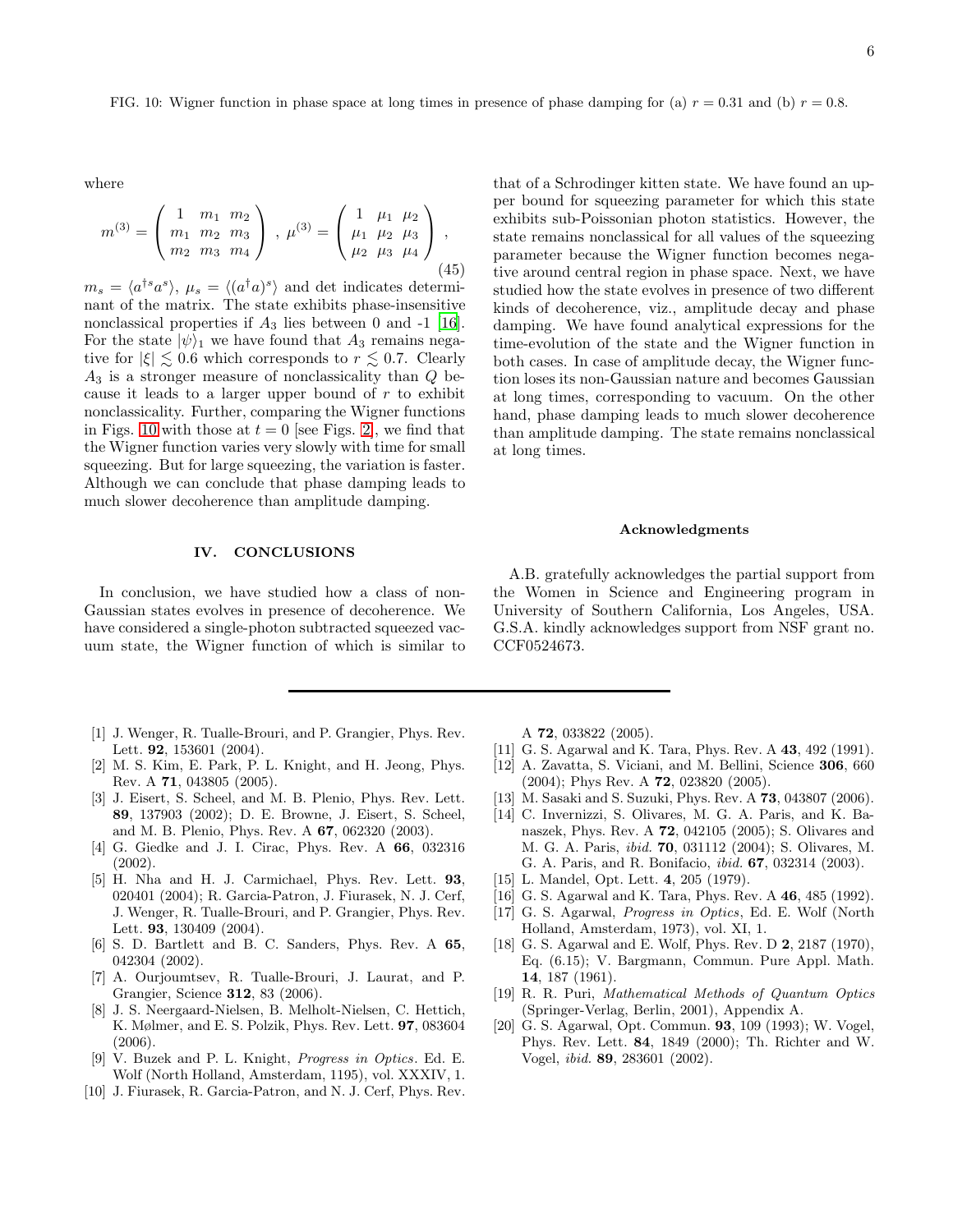This figure "fig1.gif" is available in "gif" format from: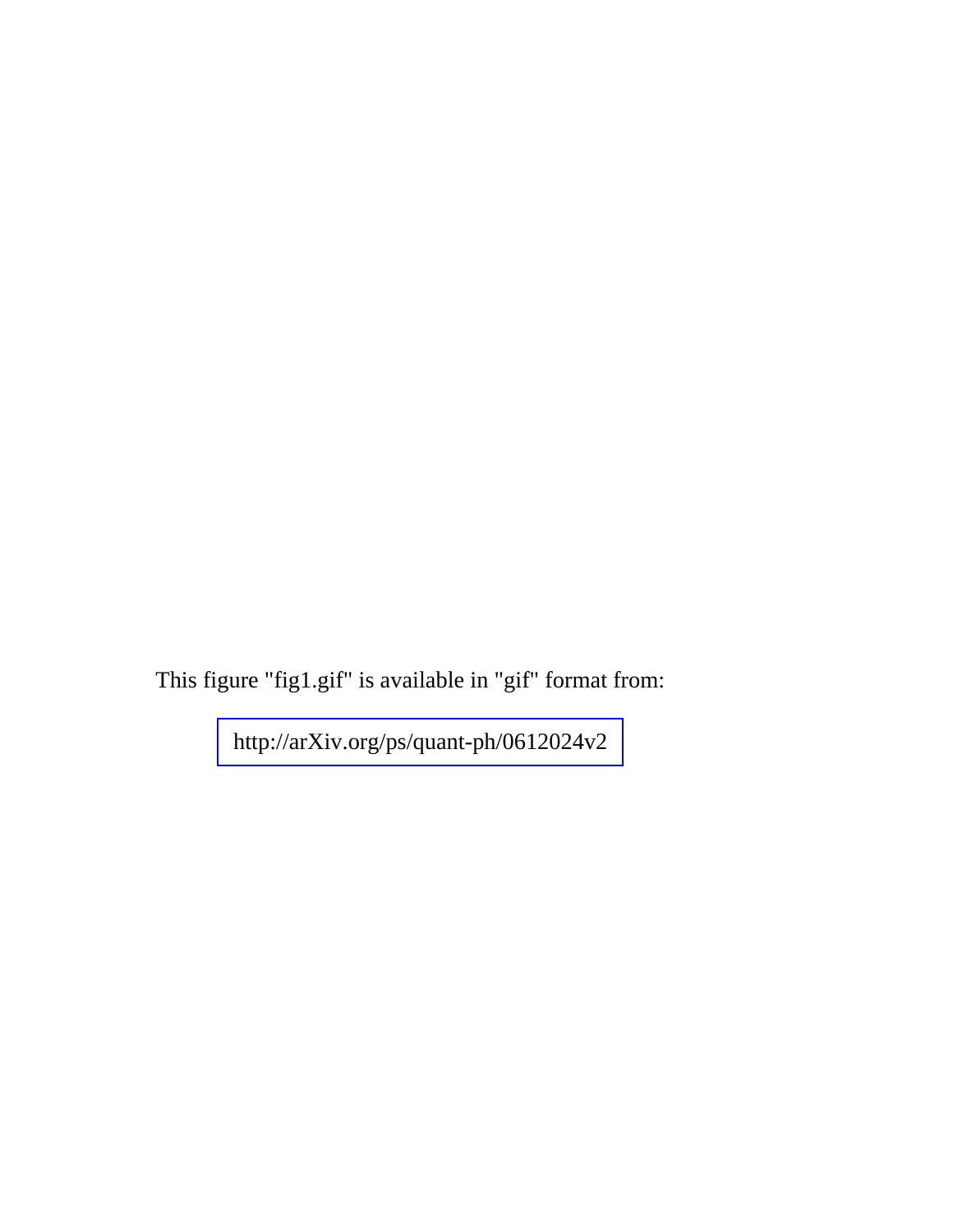This figure "fig2.gif" is available in "gif" format from: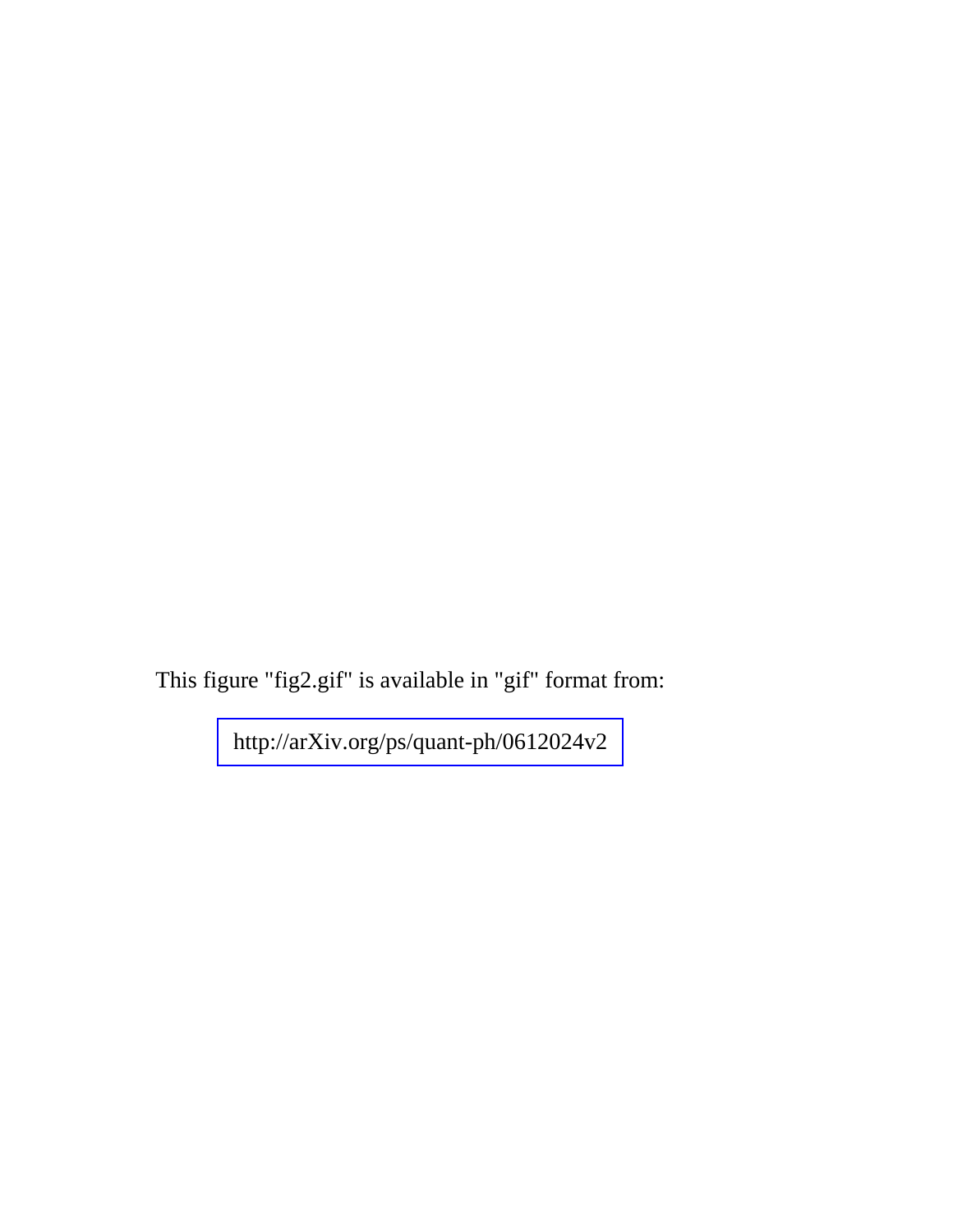This figure "fig3.gif" is available in "gif" format from: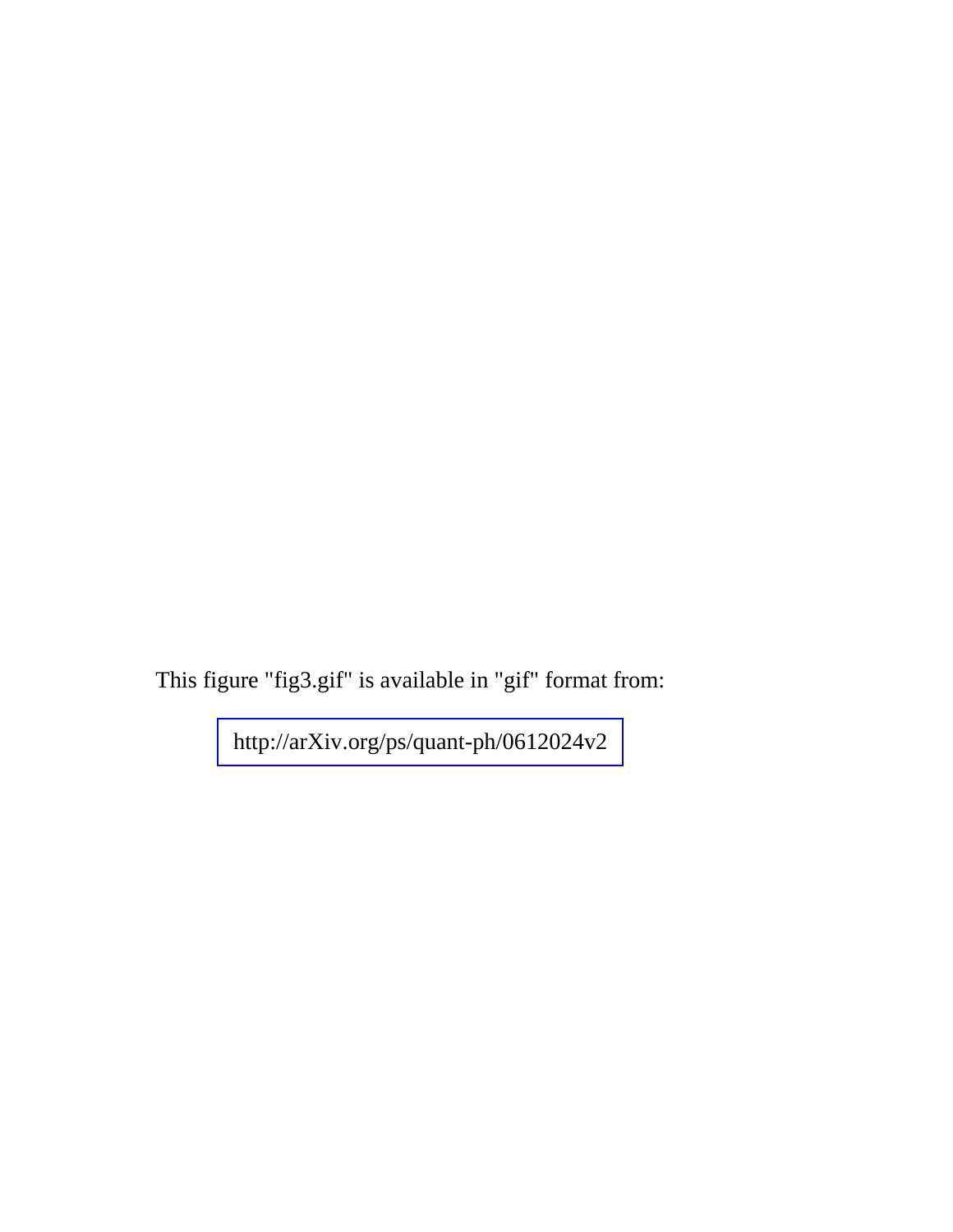This figure "fig4.gif" is available in "gif" format from: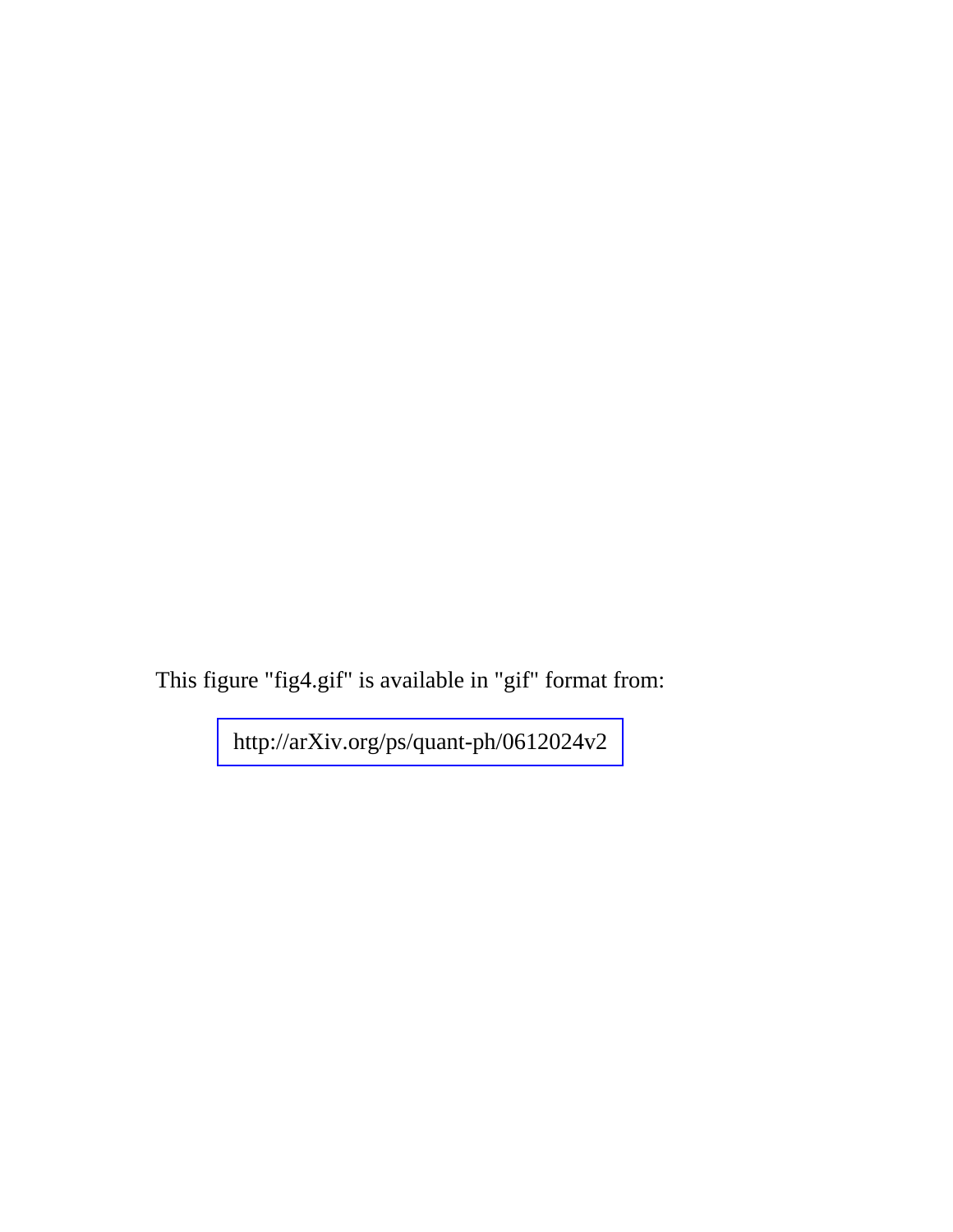This figure "fig6.gif" is available in "gif" format from: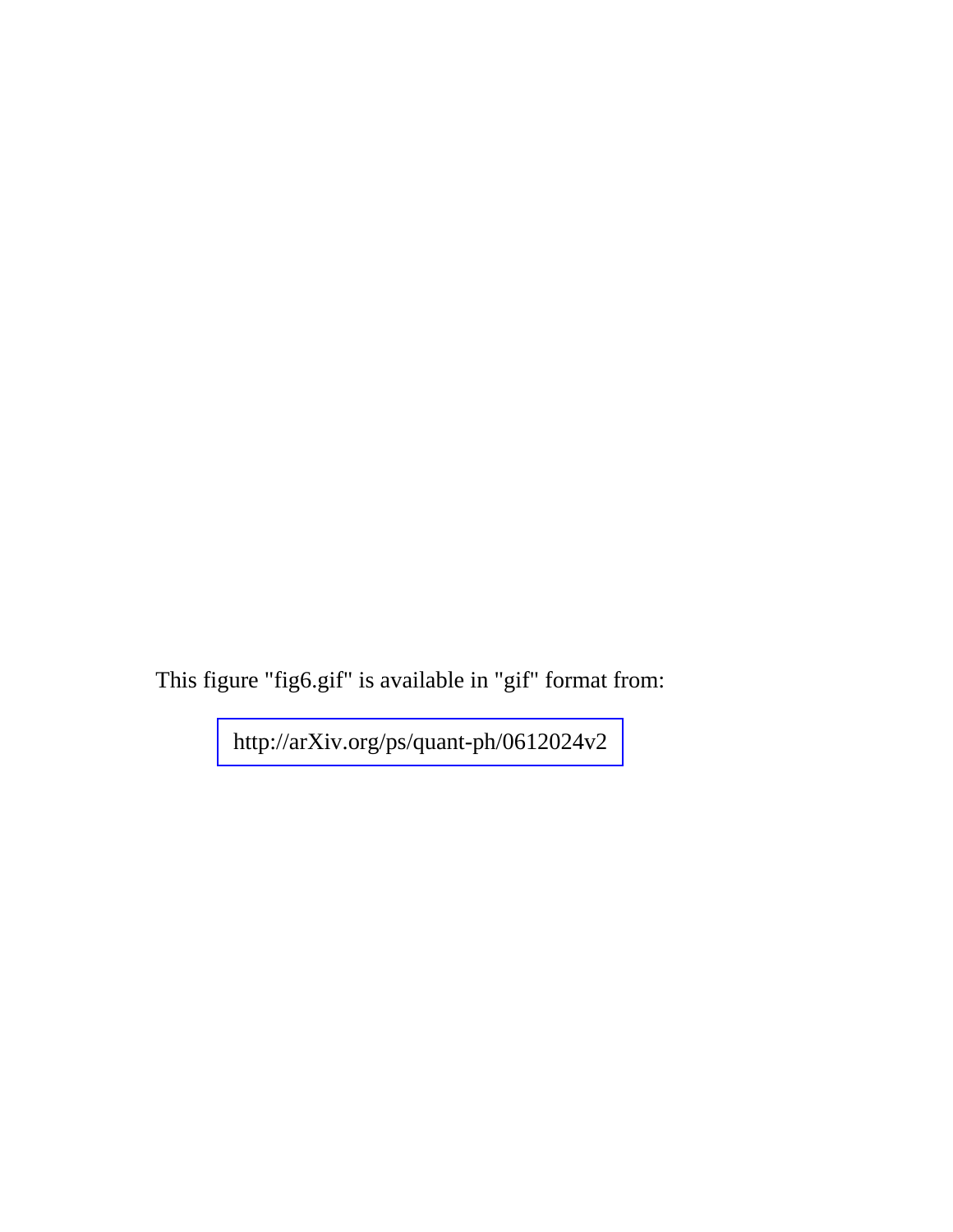This figure "fig7.gif" is available in "gif" format from: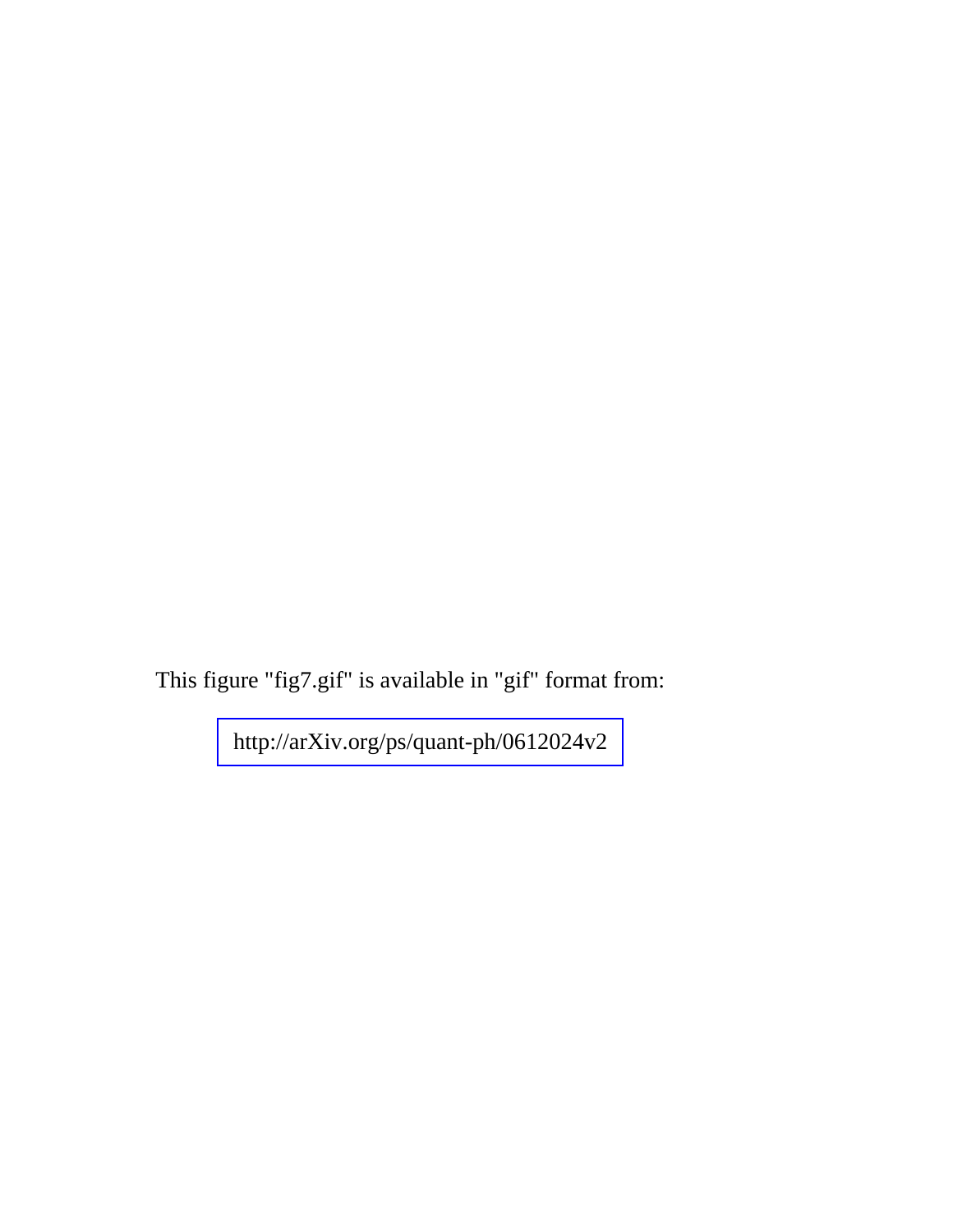This figure "fig8.gif" is available in "gif" format from: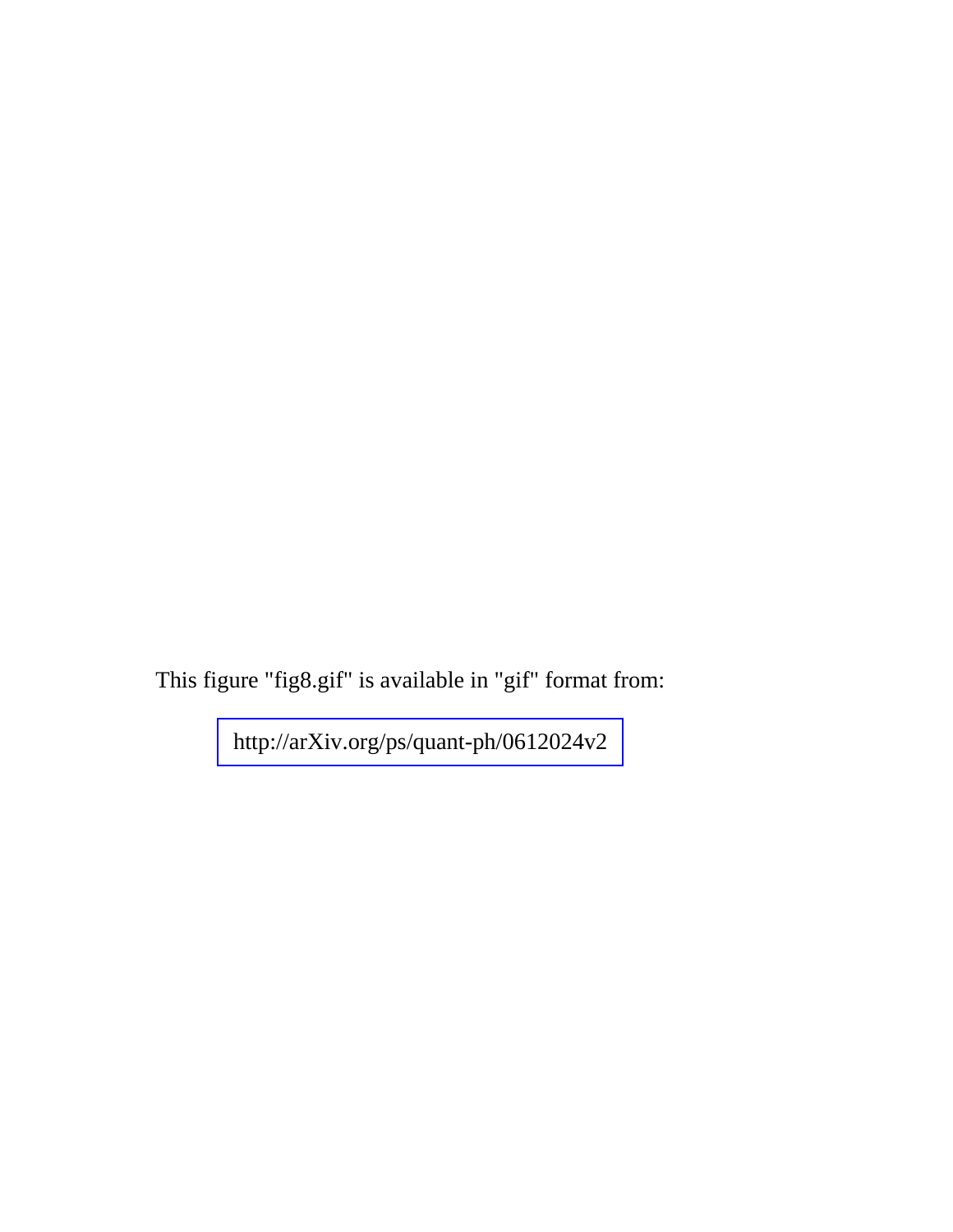This figure "fig9.gif" is available in "gif" format from: